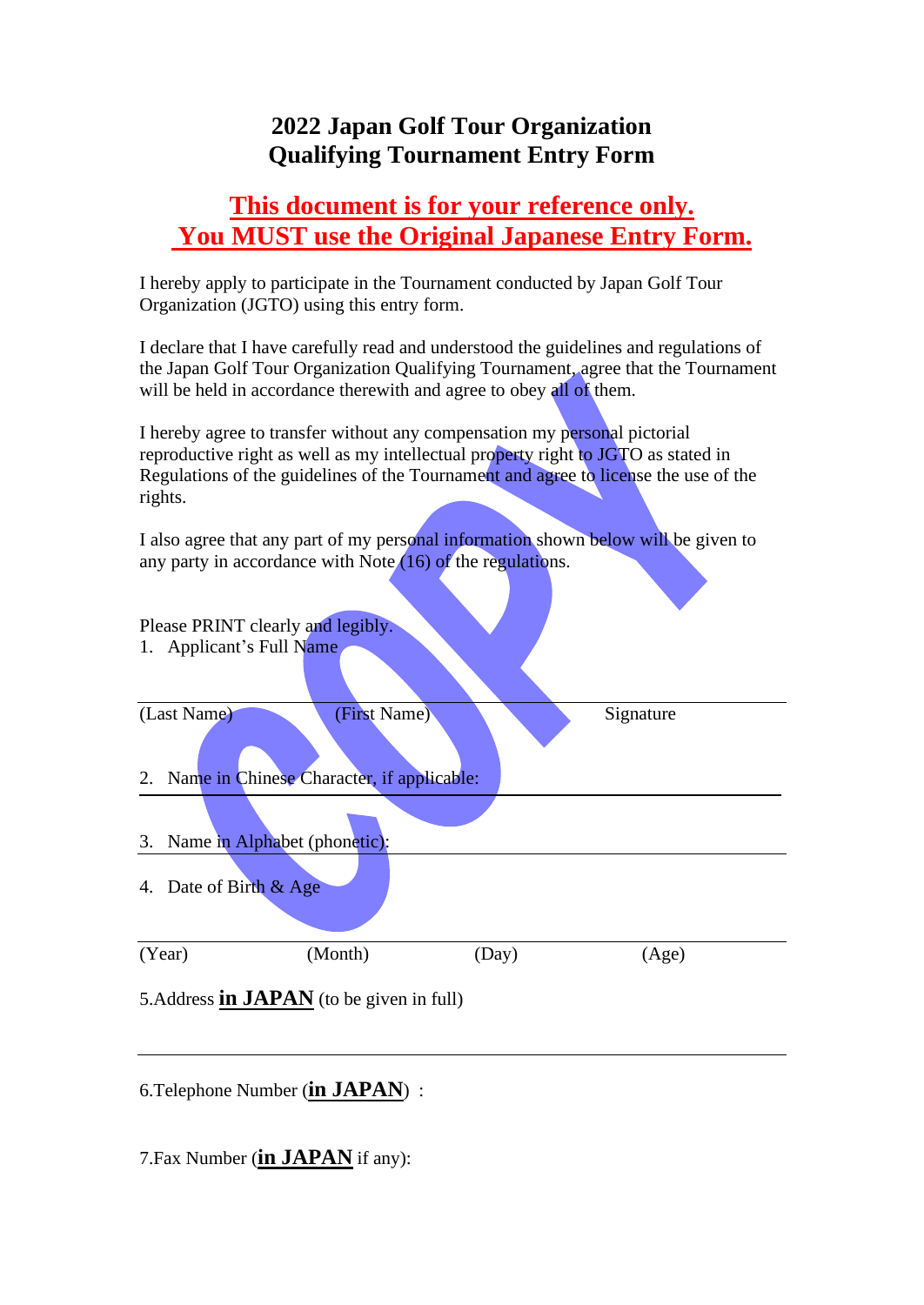8. Mobile phone number or the like you can be reached at

#### 9. E-mail address if you have one

| 10. Do you reside in Japan? |     |                |                      |  |
|-----------------------------|-----|----------------|----------------------|--|
|                             | Yes | N <sub>0</sub> | (Please circle one.) |  |
|                             |     |                |                      |  |

11. Entry qualification category eligibility: Write down your eligibility category number in the applicable box. Be sure to give only one even if you have more than one eligibility category number.

|          | <b>First Qualifying Second</b>           |                             | Third |           | Final                            |  |
|----------|------------------------------------------|-----------------------------|-------|-----------|----------------------------------|--|
|          | Stage                                    | Qualifying Stage Qualifying |       |           | Qualifying                       |  |
|          |                                          |                             | Stage |           | Stage                            |  |
| Eligible | $\textcircled{1}$ to $\textcircled{i}$ ) | (13)<br>$\circled{2}$ to    |       | to $(13)$ | $\circled{2}$ to $\circled{4}$ ) |  |
| Category |                                          |                             |       |           |                                  |  |

#### 12. Preferred venues

- ① Applicants entering from the First Qualifying Stage must fill in the boxes up to 9th Choice.
- ② Applicants entering from the Second Qualifying Stage must fill in the boxes up to 5th Choice.
- ③ Applicants entering from the Third Qualifying Stage must fill in the boxes up to 3rd Choice.

Note: If the boxes are left blank, appropriate venues will be assigned by the Qualifying Tournament Executive Committee.

| 1st Choice | 2nd Choice | 3rd Choice | 4th Choice | 5th Choice |
|------------|------------|------------|------------|------------|
|            |            |            |            |            |
| 6th Choice | 7th Choice | 8th Choice | 9th Choice |            |
|            |            |            |            |            |

This part is to be used by JGTO.

Acceptance Number: